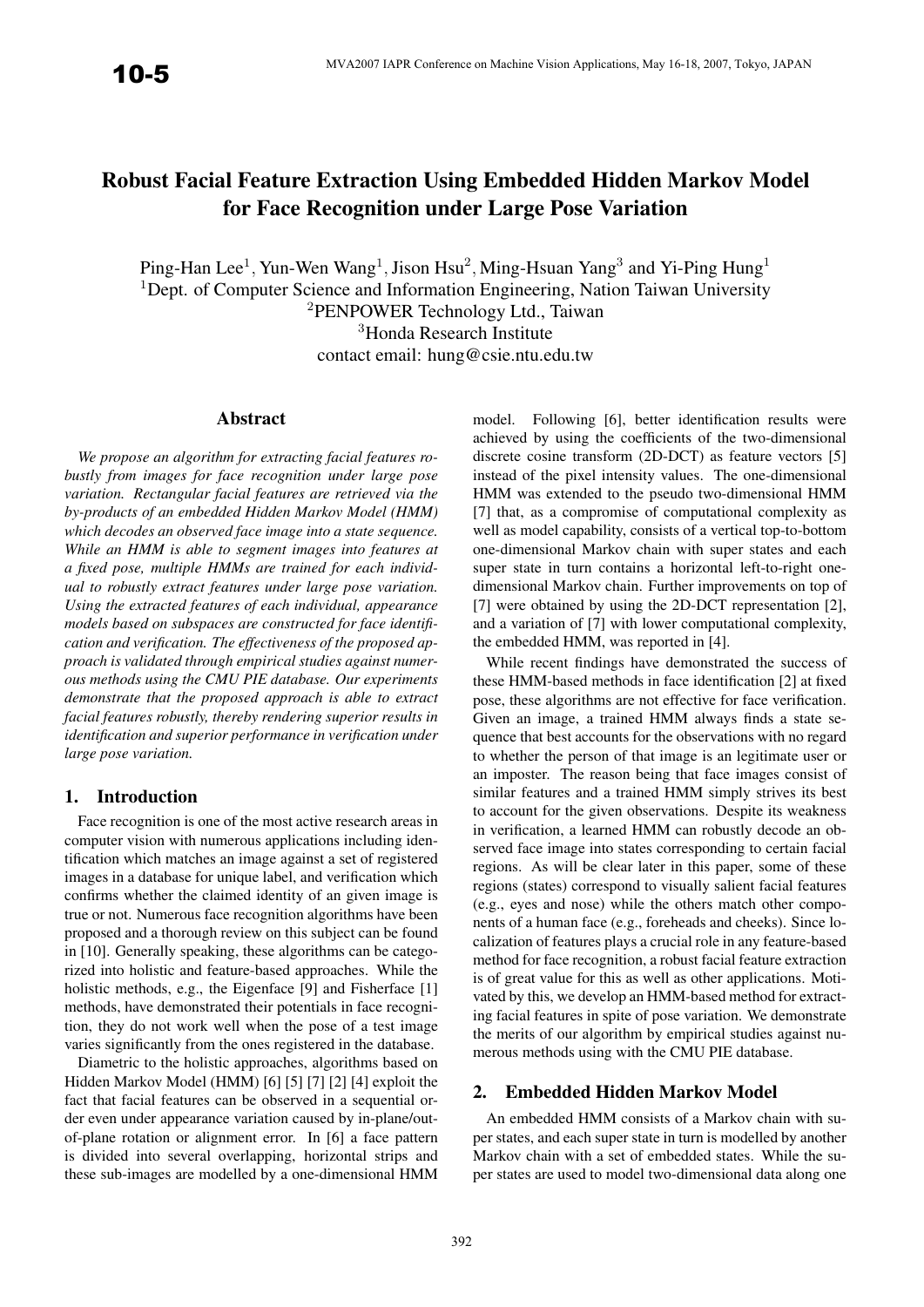direction (e.g., top to bottom for image analysis), the embedded states are used to model along the other direction (e.g., left to right for image analysis). Figure 1(a) shows the structure of an HMM with 4 super states and 5 embedded states. An embedded HMM is defined as the triplet  $\lambda = (\Pi_0, A_0, \Lambda)$ , with a set of super states  $S_0$ , where  $\Pi_0$ is the initial state distribution,  $A_0$  is the super state transition probability matrix, and  $\Lambda = {\Lambda^{(1)}, \Lambda^{(2)}, ..., \Lambda^{(N_0)}}$ contains a set of parameters of embedded HMMs, with each  $\Lambda^{(k)} = (\Pi_1^{(k)}, A_1^{(k)}, B^{(k)})$ . The training algorithm is based on the classic Viterbi algorithm and more details can be found in [7] [3] [4].

#### 3. Feature Extraction under Pose Variation

Face recognition methods such as [7] [4] have applied the embedded HMMs to account for an observed image O with a probabilistic measure,  $P(O|\lambda)$ . In this work we utilize the by-product of the embedded HMM, which segments an observed image into regions based on state transitions via the Viterbi algorithm [3] [4], to extract facial features. We also use 2D-DCT coefficients to represent observation vectors with sampling windows overlapped in both directions to better model their neighborhood relations.

Although an embedded HMM is able to handle certain amount of variation caused by pose variation, it is not able to accurately account for observations undergoing large pose change. To deal with such situations, we apply the  $K$ -means algorithm to group face images of each person into  $K$  clusters based on their poses. Within each cluster, an HMM is trained to accurately account for observed images as their pose variation is limited. That is, for every person in the database we train  $K$  HMMs where each HMM is responsible for decoding face images within limited pose variation. Meanwhile, each trained HMM is able to segment each training image into facial regions based on the decoded state sequence. Figure 1(b) illustrates the decomposition of an observed face image, into 4 super states and the corresponding embedded states therein. Note that some of decoded states match visually salient features such as eyes and noses, while others represent facial components (e.g., cheeks). Pixels in the same region are estimated with the same embedded state as well as their super state, and each of these regions is considered as a facial feature. In our experiments, we have 20 features for each person (as a result of using 20 states in the embedded HMM).

To extract sub-images for each feature of every person, we first compute the center point, maximum width  $(w_{max})$  and height  $(h_{\text{max}})$  of the corresponding facial regions decoded by the trained HMMs. One example is shown in Figure 1(c). Sub-images of each facial feature are extracted based on the average of the width  $(w)$ , height  $(h)$  and center points. For each feature of each person, we perform principle component analysis (PCA) on the extracted sub-images to obtain the approximated PCA subspace L. A feature can be modelled by  $\{w, h, H, L\}$ , where  $H = \{h_1, h_2, ..., h_K\}$  is a set of HMMs that are responsible for segmenting images at different pose.



Figure 1. (left)Structure of an embedded HMM. (middle)Decoded state of an image. (right)Their maximal width and height of a subimage for one feature.

## 4. Feature-Based Face Recognition

In our algorithm, the distance between an unknown person with a given image  $I$  and person  $p$  is the average distance between the features of I and the corresponding features of person p. For each feature f, we obtain K sub-images  $I_{fk}$ according to center points of facial regions segmented by K different HMMs, as well as width  $w$  and height  $h$  of feature  $f$  obtained in the training phase. We then compute the  $L2$ distance,  $d(I_{fk}, L_{fp})$ , from  $I_{fk}$  to its projection on the subspace  $L_{fp}$  of feature f belonging to person p. Since in this approach a PCA subspace is trained for each feature of every person, we dub this approach as the individual PCA in the rest of this paper.

As our training set encompasses face images taken from different pose and each HMM is responsible for certain pose with limited variation, for each feature  $f$  the distance  $d(I_{fk}, L_{fp})$  will be particularly small for one HMM. Hence we segment an observed image with the state sequence of the HMM with minimum average distance of all features. The distance between a given face  $I$  with the person  $p$  can be computed according to  $(1)$ , where N is the number of features for person p.

$$
D(I, p) = \min_{k} \frac{1}{N} \sum_{f} d(I_{fk}, L_{fp}).
$$
 (1)

Given this distance metric  $D(I, p)$ , the task of face recognition can be implemented straightforwardly. For face identification, the true identity is the person  $p$  with minimum distance  $D(I, p)$ . For face verification, a threshold is set based on the distance  $D(I, p)$  with minimum recognition error.

#### 5. Experiments and Results

We validate the proposed method with experiments using the CMU PIE [8] data set which consists of images of 68 people acquired at 13 different poses in the yaw (left to right) direction. These images are manually cropped and normalized to  $64 \times 64$  pixels as some shown in Figure 2. For each person, 5 images (at pose  $\{c, d, e, h, m\}$ ) are used for tests and the remaining 8 samples are used for training. There are 4 super states and 5 embedded states in each embedded HMM. Each observation consists of  $8 \times 8$  image blocks and is represented by the first 10 2D-DCT coefficients. The observation windows overlap 5 pixels with each other in both horizontal and vertical directions.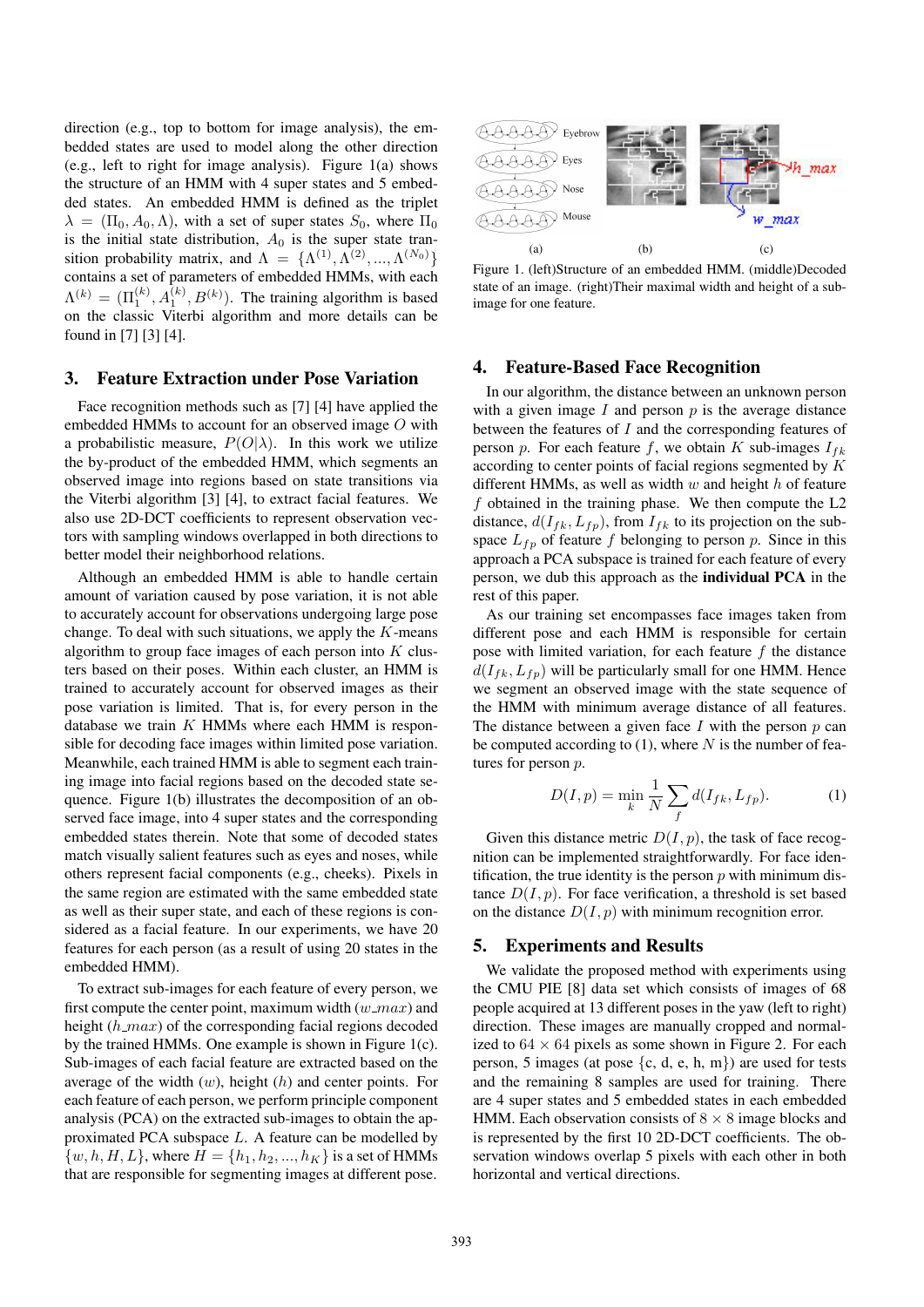To handle large pose variation, we train 3 embedded HMMs for each person. The training images are clustered automatically using the  $K$ -means algorithm. The method that trains multiple embedded HMMs for each person for recognition is referred as E-HMM-based Extraction I. As the  $K$ -means algorithm does not usually cluster images according to their pose perfectly, we also manually group training images to see whether better results can be achieved with ground truth clustering results. This method is referred as E-HMM-based Extraction II. In our experiments, the training samples of each person are clustered into the sets according to their pose such as  $\{a, b, i\}$ ,  $\{j, k\}$  and  $\{f, g, l\}$  in Figure 2.



Figure 2. Cropped and normalized faces of one person in the CMU PIE database.

The baseline algorithm for our experimental comparisons is the holistic Eigenface method [9]. Instead of constructing one single PCA using images of all persons, we also experiment with the idea of individual PCA subspace for each person (referred as the Individual Eigenface method)). For comparisons, we also evaluate the Embedded HMM method [4] with the CMU PIE data set. For feature-based face recognition, 20 facial features (resulting from 4 super states and 5 embedded states for each super states) are extracted in our E-HMM-based Extraction I and E-HMMbased Extraction II methods for experiments. In the Uniform Extraction approach, 20 facial features are uniformly extracted from images as presented in Figure 3(a). In the Manual Extraction method, we meticulously manually crop 4 facial features (two eyes, nose and mouse) from each face image (so that the localization error is negligible) as shown in Figure 3(b). For all feature-based approaches, we use the distance metric (1) for experiments. The image size for the Eigenface methods is  $64 \times 64$  pixels, and each sub-images of facial feature are normalized to  $12 \times 12$  pixels for experiments.



Figure 3. Extracted facial features by two methods.

We carry out two face recognition tasks: identification and verification. The experiment results of face identification are shown in the second column of Table 1. It is evident that the accuracy is considerably improved by the use of multiple subspaces in the Individual Eigenface and E-HMM-based I, and E-HMM-based II methods with the corresponding distance metrics. Note that the proposed algorithm (where the features are automatically extracted) has almost the same identification rate with the one in which features are manually extracted without localization error.

|                           | Identification | Verification |           |
|---------------------------|----------------|--------------|-----------|
|                           | $Accuracy(\%)$ | Hit $(\%)$   | $ERR(\%)$ |
| Eigenface                 | 80.59          | 58.18        | 11.28     |
| Individual Eigenface      | 96.18          | 77.09        | 5.73      |
| Embedded HMM              | 99.71          | 4.71         | 28.25     |
| Uniform Extraction        | 92.94          | 76.40        | 6.74      |
| <b>Manual Extraction</b>  | 100            | 84.83        | 5.02      |
| E-HMM-based Extraction I  | 98.53          | 86.47        | 4.35      |
| E-HMM-based Extraction II | 99.71          | 94.17        | 2.54      |

Table 1. Experimental results in identification and verification.

The results with verification experiments are shown in the last two columns of Table 1. The third column is the hit rate when false alarm rate (FAR) equals  $1\%$ , and the fourth column is the equal error rate when false reject rate (FRR) equals FAR. It is clear that our algorithms outperform the other methods by large margins. The Receiver Operating Characteristic (ROC) curves of the above-mentioned methods are shown in Figure 4.



In both identification and verification experiments, the method using manually cropped features (Manual Extraction) yields better results than holistic Eigenface and Individual Eigenface methods, as well as the feature-based approach with features uniformly extracted (Uniform Extraction). Note that the identification is performed on a close set and with no imposter rejection mechanism. The identification task in this case is simpler and thus these methods have smaller error rates in identification than verification tasks. This is evident in the Embedded HMM method which has